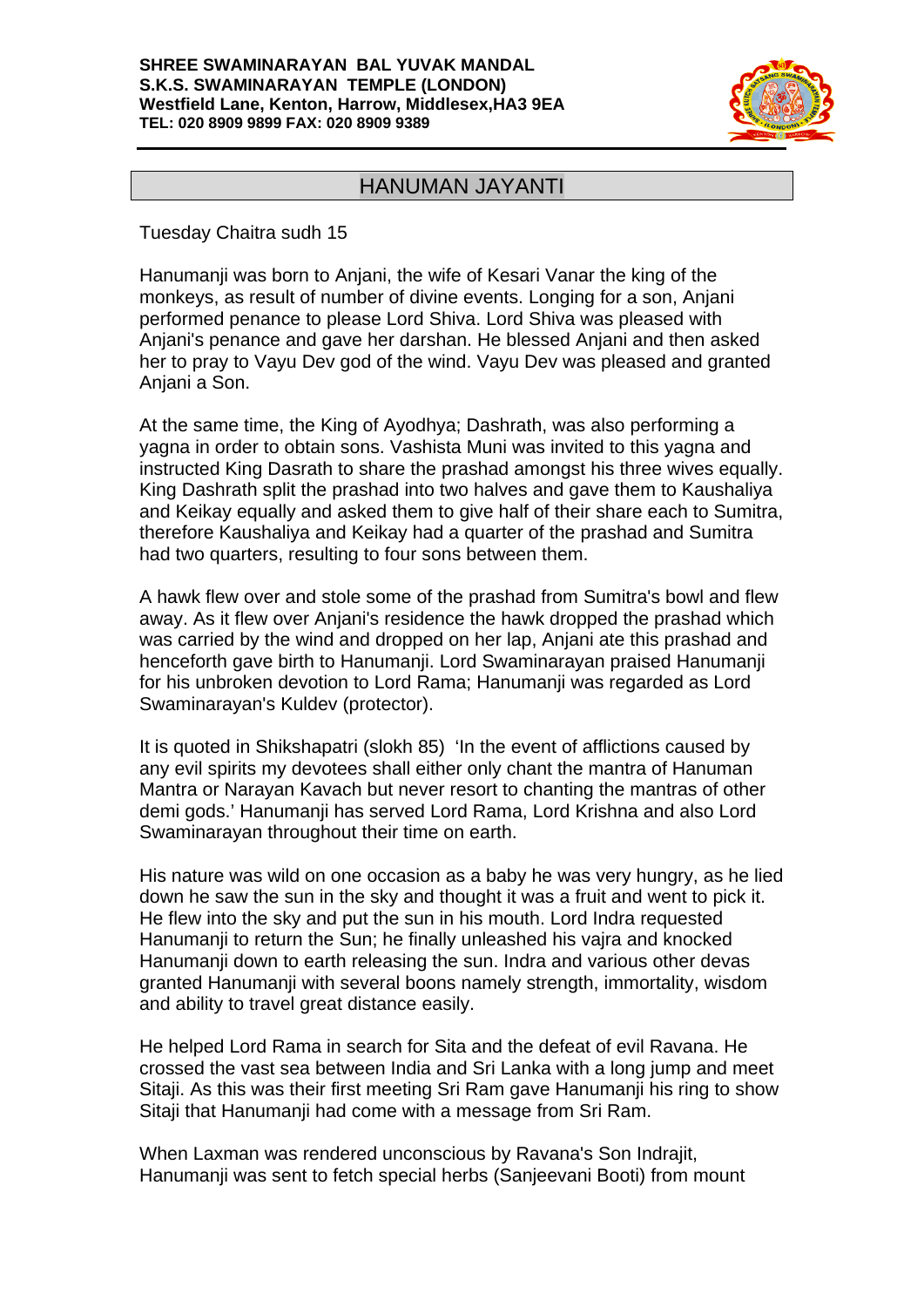Dronachal in order to revive him. He could not identify the herbs from the others so he picked up the whole mountain and brought it to Lord Ram.

On Lord Ram's coronation, Sita gave Hanumanji her pearl necklace, Hanumanji took the necklace and began to break the pearls with his teeth. Not seeing his master Lord Ram in the pearls he disregarded the necklace and said "He desires nothing that does not consist of Lord Ram the members of the assembly then questioned whether he was really a true devotee of Lord Rama on hearing this Hanumanji tore open his chest to reveal Lord Rama and Sita in his Heart.

In Dwapar Yug when Lord Vishnu incarnated again as Lord Krishna, Hanumanji meet his younger brother Bheem. Bheem was one of the Pandavas born to Kunti by the blessing of the wind God. Hanumanji, with a view to vanish Bheems pride of strength laid himself on his way, leaving no margin to go ahead. He disguised himself as an old monkey and stretched his tail on the path. When Bheem reached there he asked the old monkey to get his tail aside so that he could go onward. Hanumanii told Bheem that he was an old person and could not lift his tail himself. He would be pleased if Bheem could lift it for him. Bheem tried to lift the tail but he; being the strongest person of that age, could not move the stretched tail aside. Hanumanji told him that he should not be proud of his strength and also revealed his identity. During the war with Kauravs in Mahabharat Hanumanji promised Bheem that he would be on the flag of Arjun's war chariot.

On Ghanshyam's Chhatti evil Kalidatta sent his Krityas (female companions) to kill Ghanshyam, when the Krityas kidnapped Ghanshyam, distraught Bhaktimata cried for help. Hanumanji appeared before them and said I will return with your son, He captured the Krityas and beat them with his mighty tail and returned Ghanshyam to Bhaktimata.

During Nilkantvarni's vanvicharan, Nilkantvarni became tired and fell asleep in the forest; Hanumanji was coming to have darshan of Nilkantvarni. In this forest Asuras were roaming the forest for food they saw Nilkantvarni has a defenceless child and would be a very easy meal but has they approached Nilkantvarni. Hanumanji saw this and fought off the Asuras and sat down beside Nilkantvarni in order to protect him whilst he was sleeping. On wakening Nilkantvarni saw Hanumanji and granted him a boon, Hanumanji requested that that he would remain at his service.

Hanumanji's qualities made him the ideal Bhakta.

On this day poojan of Hanumanji is performed with oil and ankada flowers followed by the Aarti and thal. Prashad of Geishyo, which can only be made by the male members, is served and Hanuman Chalisa is recited.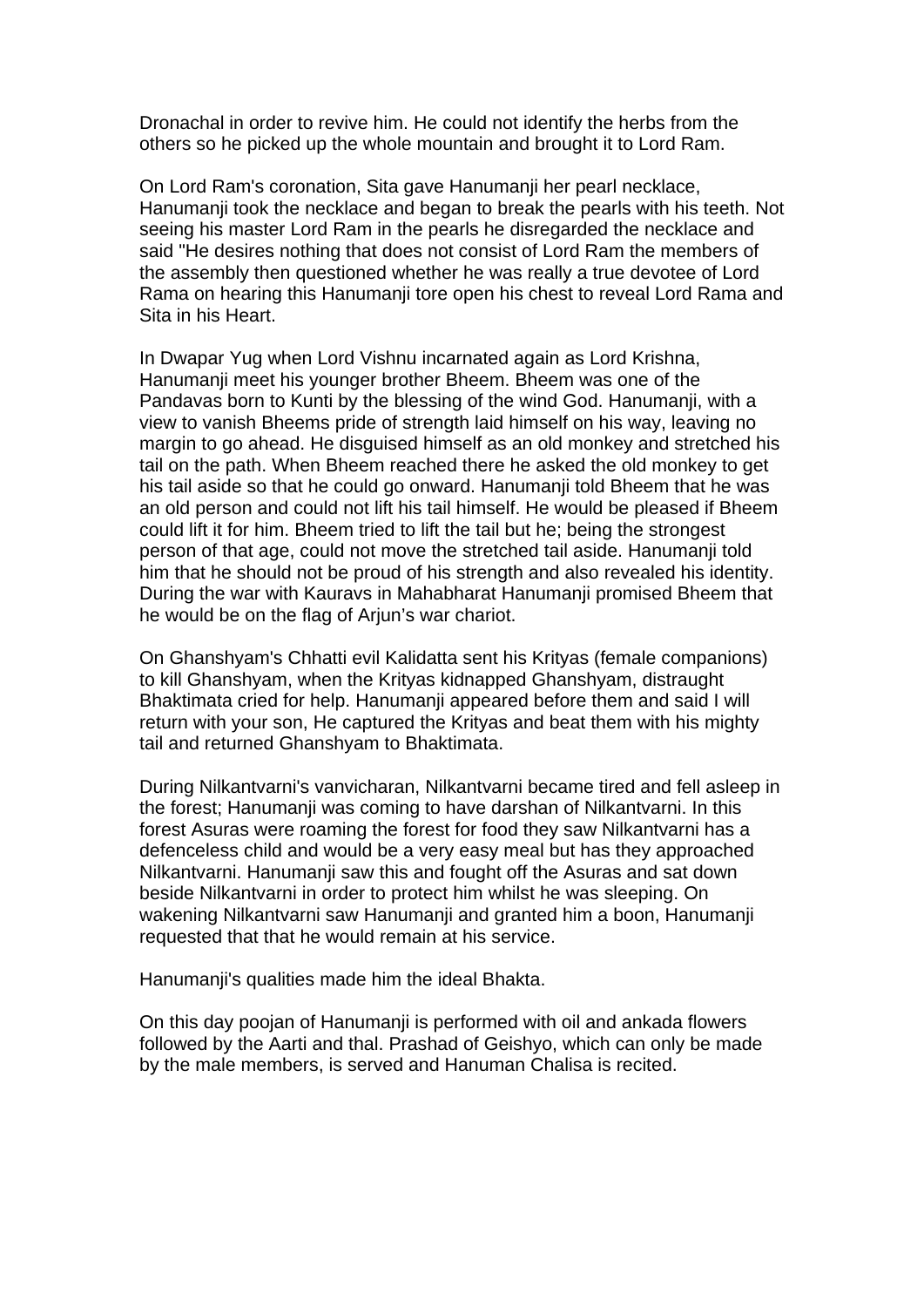#### **SHREE SWAMINARAYAN BAL YUVAK MANDAL S.K.S. SWAMINARAYAN TEMPLE (LONDON) Westfield Lane, Kenton, Harrow, Middlesex,HA3 9EA TEL: 020 8909 9899 FAX: 020 8909 9389**



# HANUMAN CHALISA

#### **Shree Guru Charan Saroj Raj Nij Man Mukur Sudhaari Baranau Raghuvar Bimal Jasu Jo Daayaku Phal Chaari.**

After cleansing with the dust of holy guru's lotus feet the mirror of my mind, I henceforth describe the pure, untainted fame of Shree Raghuvar that goes to award the four fruits of life.

## **Buddhi Heen Tanu Jaanike Sumiro Pavan Kumar,**

**Bal Buddhi Vidya Dehu Mohi Harahu Kalesh Vikaar.** 

I taking myself to be without intelligence, remembering Pawankumar Shree Hanumanji, kindly fill me with might, intelligence, true knowledge and remove all my blemishes.

## **Jay Hanuman Gnaan Gun Saagar, Jay Kapis Tihun Lok Ujaagar.**

Victory to thee, O Hanumanji, ocean of wisdom, hail, oh the King of monkey's, luminous in all the three worlds, I hail to thee.

## **Ramdoot Atulit Bal Dhaama, Anjani Putra Pavansut Naama.**

You are the divine messenger of Ram, the very repository of immeasurable strength Anjani's son, known as the Son of the Wind.

### **Mahabir Bikram Bajarangi, Kumati Nivar Sumati Ke Sangi.**

You are valiant and brave, with a body like lightening. You are the dispeller of darkness of evil thoughts and companion of good sense and wisdom.

**Kanchan Baran Biraaj Subesa, Kaanan Kundal Kunchit Kesha.** 

Shree Hanumanji's physique is golden coloured. His dress is pretty, wearing (kundals) earrings and his hairs are long and curly.

## **Haath Bajra Aur Dhvaja Biraajay, Kaandhe Moonj Janeu Sajay.**

Shree Hanumanji is holding in one hand a lightening bolt and in the other a banner with the sacred thread across his shoulder.

## **Shankar Suvana Kesari Nandan, Tej Prataap Maha Jag Vandan.**

You are the emanation of 'Shiva' and you delight Shree Kesari. Being ever effulgent, you are and hold vast sway over the universe. The entire world propitiates. You are adorable of all.

## **Vidyavaan Guni Ati Chaatur, Ram Kaaj Karibe Ko Aatur.**

You are the repository learning, virtuous; very wise and highly keen to do the work of Shree Ram.

## **Prabhu Charitra Sunibe Ko Rasiya, Ram Lakhan Sita Man Basiya.**

You are intensely greedy for listening to the narration of Lord Ram's life story and revel in its enjoyment. You ever dwell in the hearts of Shree Ram, Sita and Shree Lakshman.

**Sukshma Roop Dhari Siyahin Dikhaava, Bikat Roop Dhari Lanka Jaraava.** 

You appeared before Sita in a diminutive form and spoke to her, while you assumed an awesome form and struck terror by setting Lanka on fire.

## **Bhim Roop Dhari Asura Sanhare, Ramchandra Ke Kaaj Savaare.**

He with his awful form, killed demons in Lanka and performed all acts of Shree Ram.

## **Laaye Sajivan Lakhan Jiyaaye, Shree Raghubir Harashi Ur Laaye.**

When Hanumanji made Lakshman alive after bringing *sanjivani herd* Shree Ram took him in his deep embrace, his heart full of joy.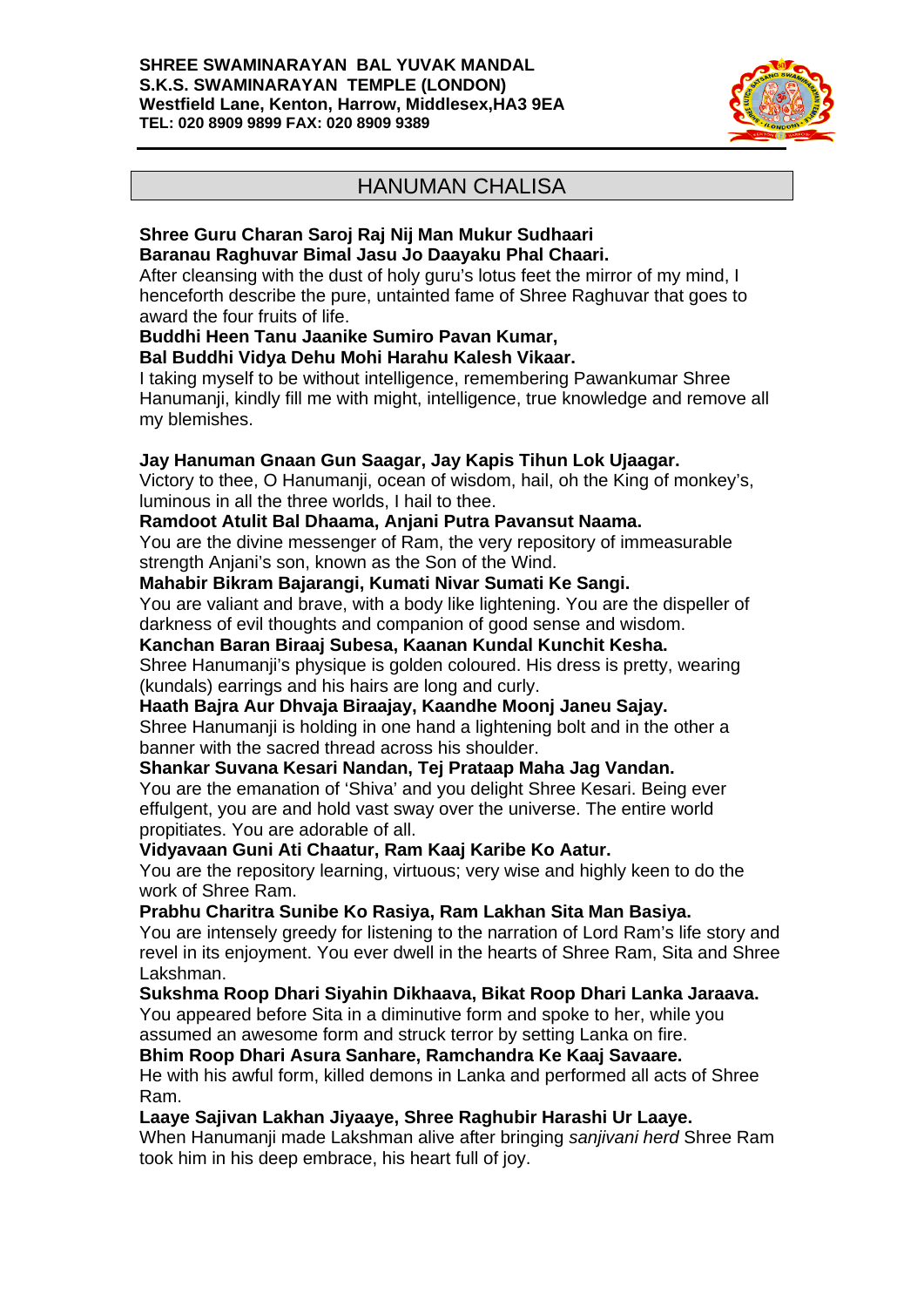## **Raghupati Kinhi Bahut Badaai, Tum Mum Priya Bharat Hi Sum Bhai.**

Shree Ram lustily celebrated Hanumanji's excellence and remarked "You are as dear to me as my own brother Bharat"

**Sahasa Badan Tumhro Jas Gaavain, Asa Kahi Shreepati Kanth Lagaavain.**  Shree Ram hugged Hanumanji blessing him thus "Let the thousand- tongued sing your glories."

#### **Sankaadik Brahmaadi Muneesa, Naarad Saarad Sahit Aheesa.**

Sanak and the sages, saints, Lord Brahma, the great hermits, Narad & Goddess Saraswati along with Sheshnag and cosmic serpent, fail to sing the glories of Hanumanji.

### **Jam Kuber Digpaal Jahan Te, Kabi Kobid Kahi Sake Kahan Te.**

What to talk of denizens of the earth like poets and scholars one etc. even the gods like Yamraj, Kuber and Dipal fail to narrate Hanumanji's greatness in total. **Tum Upkaar Sugreevahi Keenha, Ram Milaai Rajpad Deenha.** 

Hanumanji you rendered a great service for Sugreeva. It was you who united him with Shree Ram and installed him on the royal throne.

**Tumhaaro Mantra Bhibhishan Maana, Lankeshwar Bhaye Sab Jag Jaana**. By heeding your advice Vibhishan became Lord of Lanka, which is known all over the universe.

### **Jug Sahastra Jojan Par Bhaanu, Leelyo Taahin Madhur Phal Jaanu.**

Hanumanji gulped the sun at a distance of sixteen thousand miles considering it to be sweet fruit.

## **Prabhu Mudrika Meli Mukh Maaheen, Jaldhi Laadhi Gaye Acharaj Naaheen.**

Carrying the lord's ring in his mouth, he went across the ocean. There is no wonder in that.

#### **Durgam Kaaj Jagat Ke Jete, Sugam Anugrah Tumhare Tete.**

Oh Hanumanji! All the difficult tasks in the world are rendered easiest by your grace.

#### **Ram Duvaare Tum Rakhvaare, Hoat Na Aagya Binu Paisaare.**

You are the sentinel at the door of Ram's mercy mansion or his divine abode. No one may enter without your permission.

#### **Sub Sukh Lahain Tumhaari Sharna, Tum Rakshak Kahu Ko Darna.**

The devotees under your shelter feel happiness and are fearless forever, when you are protector.

#### **Aapan Tej Samhaaro Aapai, Tinau Lok Haank Te Kaanpai.**

Only you can carry your own splendid valour. The three worlds shiver at your thunderous roar.

**Bhoot Pishaach Nikat Nahin Aavai, Mahabir Jab Naam Sunaavai.** 

Hanumanji's name keeps all the ghosts, demons and evil spirits away from his devotees.

#### **Naasey Rog Harey Sub Peera, Japat Nirantar Hanumant Beera.**

On reciting Hanumanji's holy name regularly all pain disappears.

#### **Sankat Te Hanuman Chhudaavai, Man Karm Bachan Dhyaan Jo Laavai.**

Those who remember Hanumanji in thought, word and deed are well guarded against evil in life.

#### **Sub Par Ram Tapasvee Raja, Tinke Kaaj Sakal Tum Saaja.**

You are caretaker of even Lord Ram, who has been hailed as Supreme Lord and the monarch of all those devoted to penances.

### **Aur Manorath Jo Koi Laavey, Soi Amit Jeevan Phal Paavey.**

You fulfil the desires of those who come to you and bestow the eternal nectar.